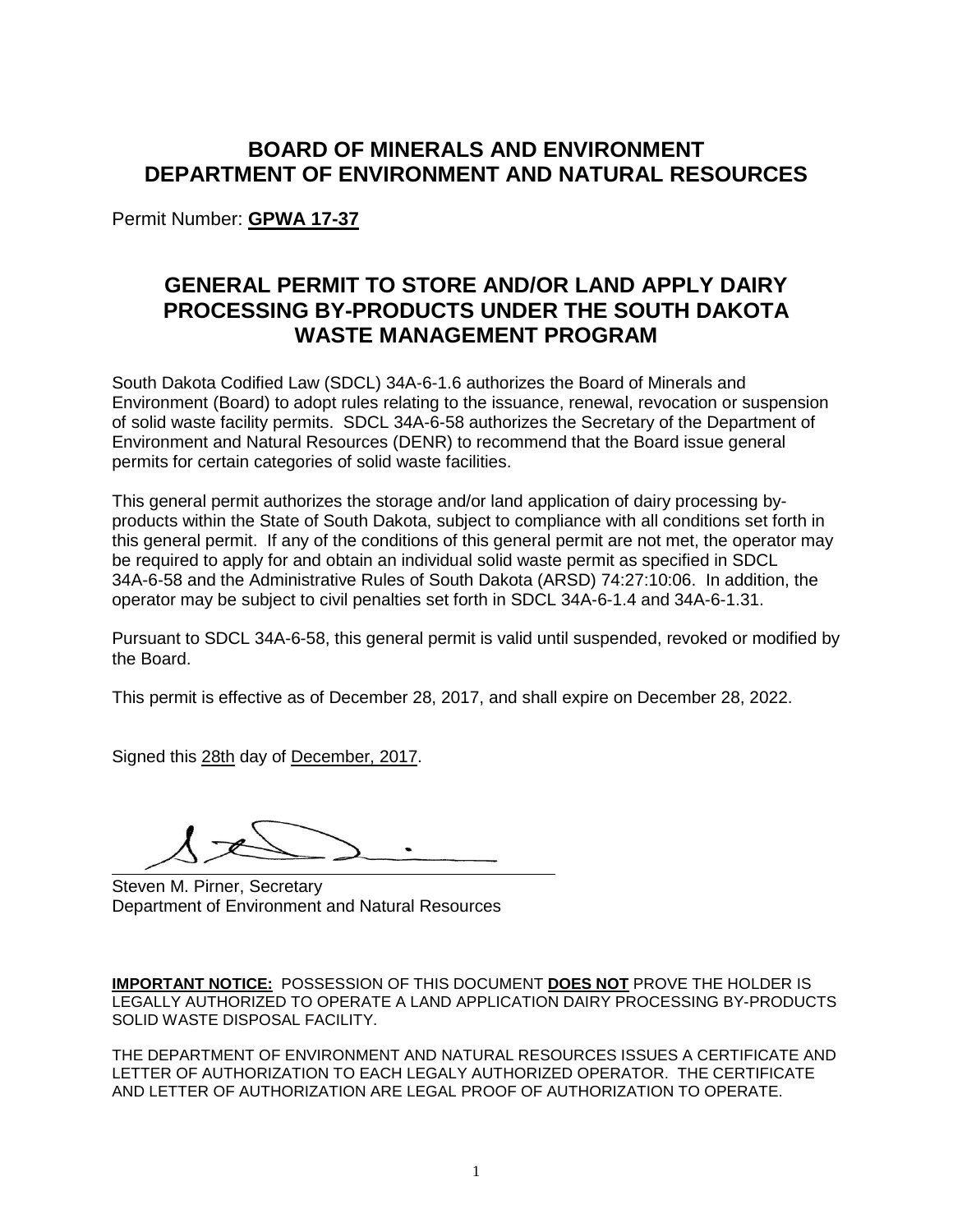### **TABLE OF CONTENTS**

# **Cover Sheet – Issuance and Expiration Dates**

| <b>Cover Sheet – Issuance and Expiration Dates</b> |                                                 |                                                                      |   |
|----------------------------------------------------|-------------------------------------------------|----------------------------------------------------------------------|---|
| 1.0                                                |                                                 | <b>General Statements of Law and Owner/Operator Responsibilities</b> | 3 |
|                                                    | 1.01                                            | Definitions                                                          |   |
|                                                    | 1.02<br>1.03                                    | Applicability of General Permit                                      |   |
|                                                    | 1.04                                            | Severability<br><b>Property Rights</b>                               |   |
|                                                    | 1.05                                            | Amendments, Revocation, and Suspension of General Permit             |   |
|                                                    | 1.06                                            | Procedure for Requesting Authorization                               |   |
|                                                    | 1.07                                            | Duration of Authorization                                            |   |
|                                                    | 1.08                                            | Duty to Renew Authorization                                          |   |
|                                                    | 1.09                                            | Changes to Request for Authorization                                 |   |
|                                                    | 1.10                                            | Transfers                                                            |   |
|                                                    | 1.11                                            | <b>DENR Limitation of Liability</b>                                  |   |
|                                                    | 1.12                                            | Individual Permit Required                                           |   |
|                                                    | 1.13                                            | Individual Permit Requested                                          |   |
|                                                    | 1.14                                            | Duty to Comply - Penalties for Violations                            |   |
|                                                    | 1.15                                            | <b>Stipulated Penalties</b>                                          |   |
|                                                    | 1.16                                            | Related Laws, Regulations and Permits                                |   |
|                                                    | 1.17                                            | Duty to Provide Information                                          |   |
|                                                    | 1.18                                            | Duty to Provide Access                                               |   |
|                                                    | 1.19                                            | <b>Emergency Procedures</b>                                          |   |
|                                                    | 1.20                                            | Need to Halt or Reduce Activity not a Defense                        |   |
|                                                    | 1.21                                            | Duty to Mitigate                                                     |   |
|                                                    | 1.22                                            | Responsibility and Liability of Owner or Operator                    |   |
|                                                    | 1.23                                            | Administrative Changes Authorized                                    |   |
|                                                    | 1.24                                            | Landowner(s) Signature Requirement                                   |   |
| 2.0                                                | <b>Location and Design Requirements</b>         |                                                                      | 6 |
|                                                    | 2.01                                            | <b>Facility Siting</b>                                               |   |
|                                                    | 2.02                                            | Surface Water Control                                                |   |
|                                                    | 2.03                                            | <b>Access Controls</b>                                               |   |
|                                                    | 2.04                                            | Plans and Specifications                                             |   |
| 3.0                                                | <b>Operational Requirements</b>                 |                                                                      | 7 |
|                                                    | 3.01                                            | Nutrient Management Plan & Waste Handling Requirements               |   |
|                                                    | 3.02                                            | Authorized Waste(s)                                                  |   |
|                                                    | 3.03                                            | <b>Alteration of Soil Structure</b>                                  |   |
|                                                    | 3.04                                            | <b>Runoff and Pollution Prevention</b>                               |   |
|                                                    | 3.05                                            | Ponding                                                              |   |
|                                                    | 3.06                                            | <b>Spray Control</b>                                                 |   |
|                                                    | 3.07                                            | Storage                                                              |   |
|                                                    | 3.08                                            | Vector Control                                                       |   |
|                                                    | 3.09                                            | Routine Inspection Requirements                                      |   |
| 4.0                                                | <b>Recordkeeping and Reporting Requirements</b> |                                                                      | 8 |
|                                                    | 4.01                                            | <b>Required Records</b>                                              |   |
|                                                    | 4.02                                            | Maintenance of Records                                               |   |
| 5.0                                                | <b>Closure Requirements</b>                     |                                                                      | 8 |
|                                                    | 5.01                                            | Notification Requirement                                             |   |
|                                                    | 5.02                                            | Dairy Processing By-Products Removal                                 |   |
|                                                    | 5.03                                            | <b>Certification Requirement</b>                                     |   |
| 6.0                                                |                                                 | <b>Financial Assurance</b>                                           | 9 |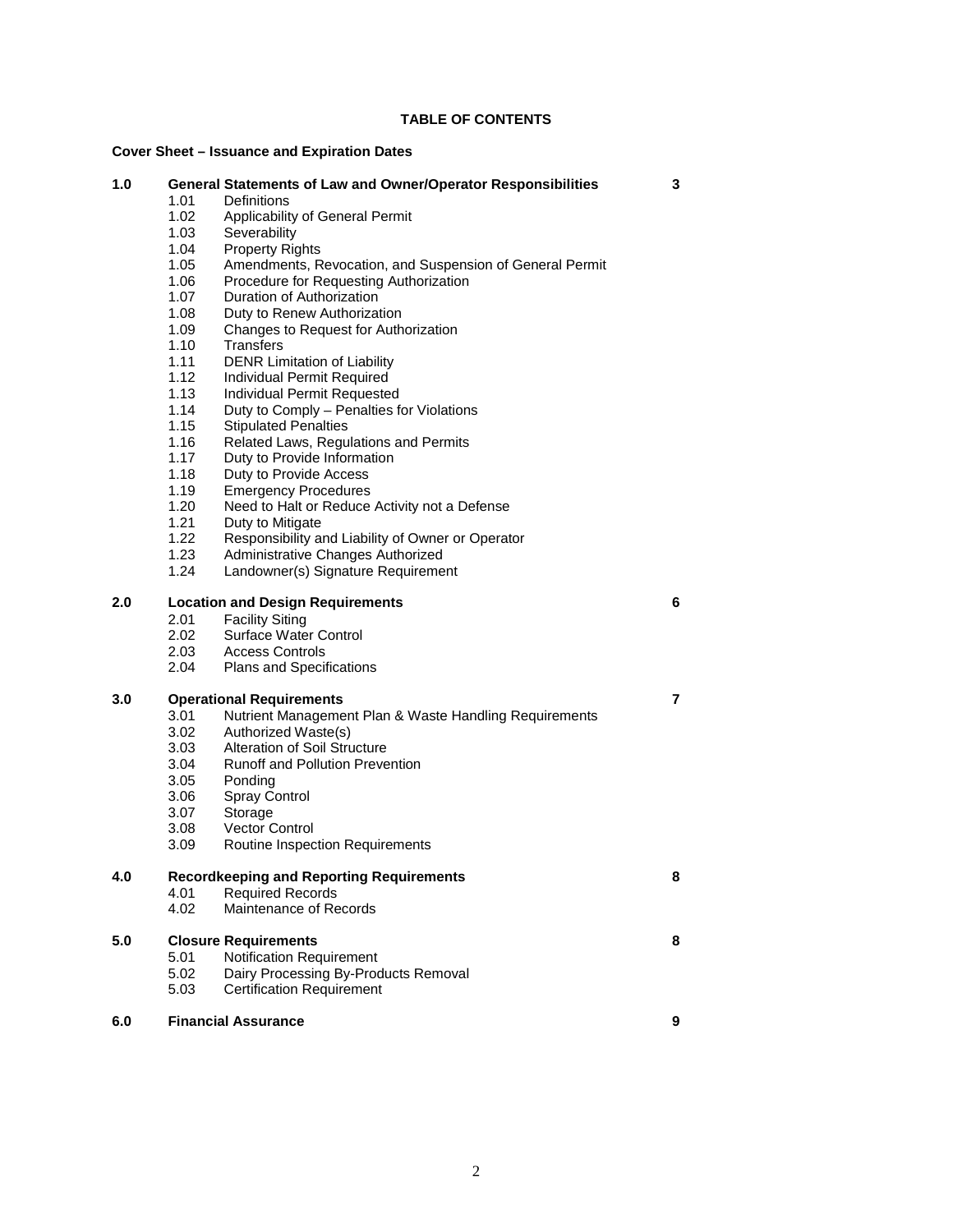# **1.0 GENERAL STATEMENTS OF LAW AND OWNER/OPERATOR RESPONSIBILITIES**

### **1.01 Definitions**

Definitions used in this permit are as follows:

- A. "ARSD," the Administrative Rules of South Dakota.
- B. "Board," the Board of Minerals and Environment.
- C. "Dairy Processing By-Products," whey, whey permeate, waste milk, or other dairy processing by-products.
- D. "DENR," the South Dakota Department of Environment and Natural Resources.
- E. "Emergency," a condition that the secretary finds deleterious to the public health, safety, and welfare and that requires immediate action.
- F. "NMP," Nutrient Management Plan.
- G. "Occupied Dwelling," a house or building normally occupied as a residence.
- H. "Operator," a person responsible for the overall operation of a facility or part of a facility.
- I. "SDCL," South Dakota Codified Laws.
- J. "Secretary," the secretary of the South Dakota Department of Environment and Natural Resources, or authorized representative.

#### **1.02 Applicability of General Permit**

This general permit is potentially applicable to any operator in the State of South Dakota proposing to store and/or land apply dairy processing by-products, provided the operator meets the requirements of this general permit.

## **1.03 Severability**

The provisions of this general permit are severable. If any provision of this general permit, or the application of any provision of this general permit to any circumstance, is held invalid, the application of such provisions to other circumstances and the remainder of this general permit, shall not be affected thereby.

### **1.04 Property Rights**

This general permit does not convey any property rights of any kind, or any exclusive privileges, nor does it authorize any injury to private property or any invasion of personal rights, nor any infringement of federal, state, or local laws and ordinances.

### **1.05 Amendments, Revocation, and Suspension of General Permit**

DENR may recommend to the Board that this general permit be amended as provided by ARSD 74:27:10:05. The Board may suspend or revoke this general permit as provided by SDCL 34A-6-1.21 and 34A-6-58.

#### **1.06 Procedure for Requesting Authorization**

To obtain authorization to operate under the terms and conditions of this general permit, the operator must submit a request for authorization and publish a notice of intent in an official newspaper in the county in which the proposed storage and/or land applications site(s) will be located. The request for authorization must be submitted to DENR at least 60 calendar days before the first anticipated use of the site(s). The notice of intent must be published at least 20 calendar days before the first anticipated use of the site(s). The notice of intent shall include:

- A. the name, address, and phone number of both the operator and landowner(s) of the proposed site(s);
- B. a description of the project and dairy processing by-products to be stored and/or land applied;
- C. the number of acres comprising the proposed storage and/or land application site(s);
- D. the general location of the proposed site(s);
- E. the legal description (quarter, section, township, range, and county) of the proposed site(s); and
- F. the estimated annual tonnage of dairy processing by-products to be stored and/or land applied.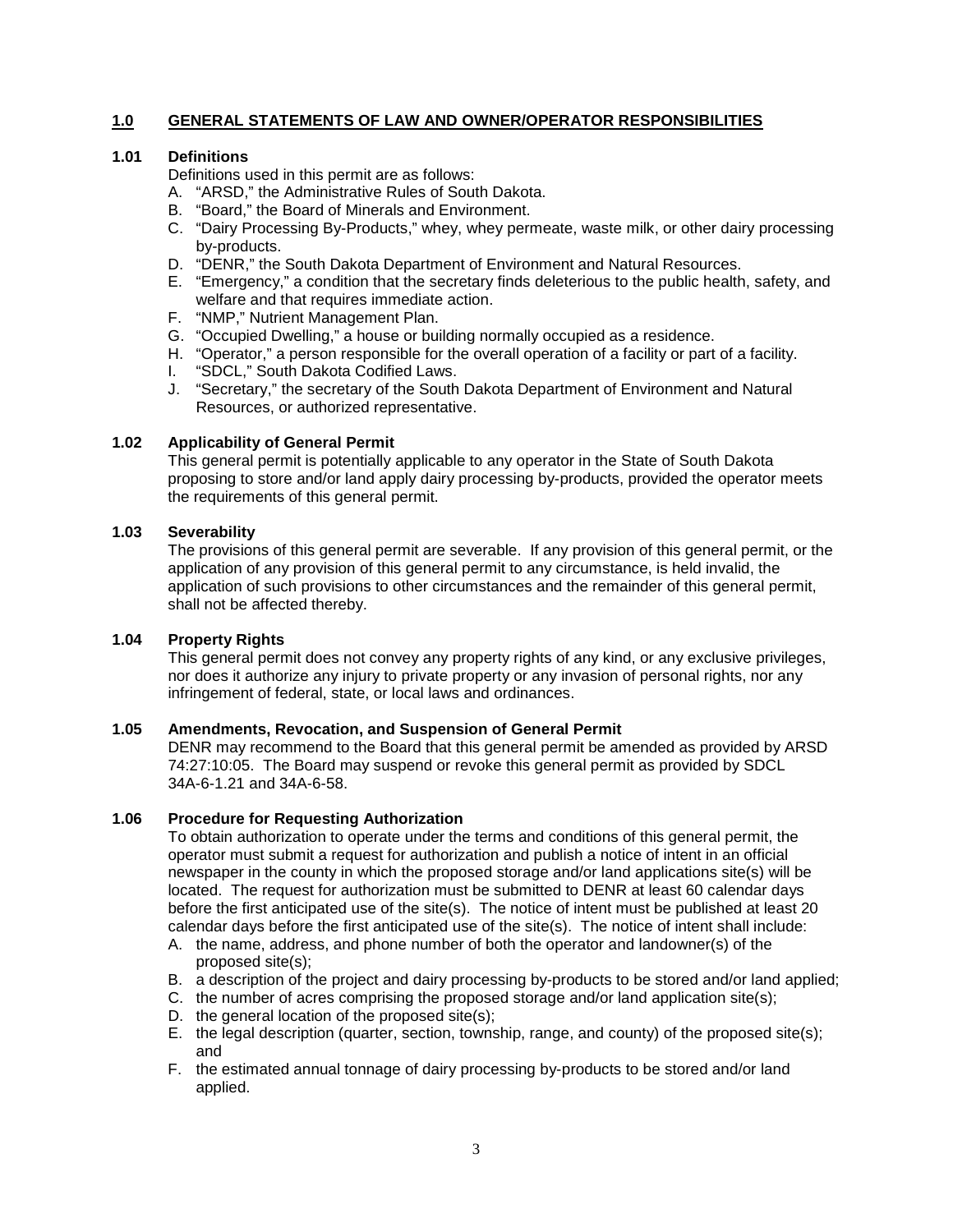If the DENR determines the request for authorization is complete and meets the terms of this general permit, DENR will issue an authorization letter and certificate approving the development and operation of the site(s).

# **1.07 Duration of Authorization**

Initial authorization to operate under this general permit shall be valid for up to two years from the date of issuance and may be renewed for periods up to five years.

### **1.08 Duty to Renew Authorization**

If the operator wishes to continue an activity regulated by this general permit, the operator must submit to DENR a complete renewal application 90 days prior to the authorization expiration date. If a renewal application is submitted 90 days prior to the date of expiration, then authorization to operate under the general permit shall remain in effect until the DENR takes final action on the renewal application, in accordance with SDCL 1-26-28. If the general permit expires prior to an authorization expiration date and if no substantive changes have taken place at the authorized site, then the authorization and expired general permit will remain in effect until such time as the authorization is issued under a new general permit.

## **1.09 Changes to Request for Authorization**

The operator must notify DENR prior to implementing any proposed change to a site location, acreage, authorized waste, tonnage, design, or operational practice that would be different from the request for authorization initially submitted to DENR. All changes must be approved by DENR and be public noticed for at least 20 days prior to implementation.

# **1.10 Transfers**

The authorization may be transferred to a new operator provided:

- A. the current authorized operator notifies DENR in writing at least 20 calendar days prior to the proposed transfer date;
- B. the notification to DENR includes a written agreement between the authorized and new operator containing the date of transfer of permit responsibility, coverage and liability;
- C. the notification to DENR includes written documentation demonstrating that the new operator is qualified to comply with the terms and conditions of this general permit;
- D. the new operator provides a financial assurance mechanism, if applicable, equal to that of the former operator;
- E. the new operator provides a Certification of Applicant required by SDCL 1-40-27;
- F. the transfer of site ownership/operation is public noticed for at least 20 calendar days prior to the proposed transfer date; and
- G. DENR provides written approval of the transfer.

# **1.11 DENR Limitation of Liability**

Any letter of authorization is specifically conditioned on the truth and accuracy of the statements made by the operator in the application to operate under this general permit. DENR assumes no liability for the truth and accuracy of the statements made by the operator in the application and any other submitted documents.

# **1.12 Individual Permit Required**

DENR may require any operator requesting coverage under this general permit to apply for and obtain an individual solid waste permit if:

- A. the operator is not or cannot operate in compliance with the conditions of this general permit;
- B. the conditions or standards change such that storage and/or land application solid waste disposal facilities no longer qualify for a general permit; or
- C. an operator is removed from the jurisdiction of this general permit as a result of a complaint and Board action according to SDCL 34A-6-58.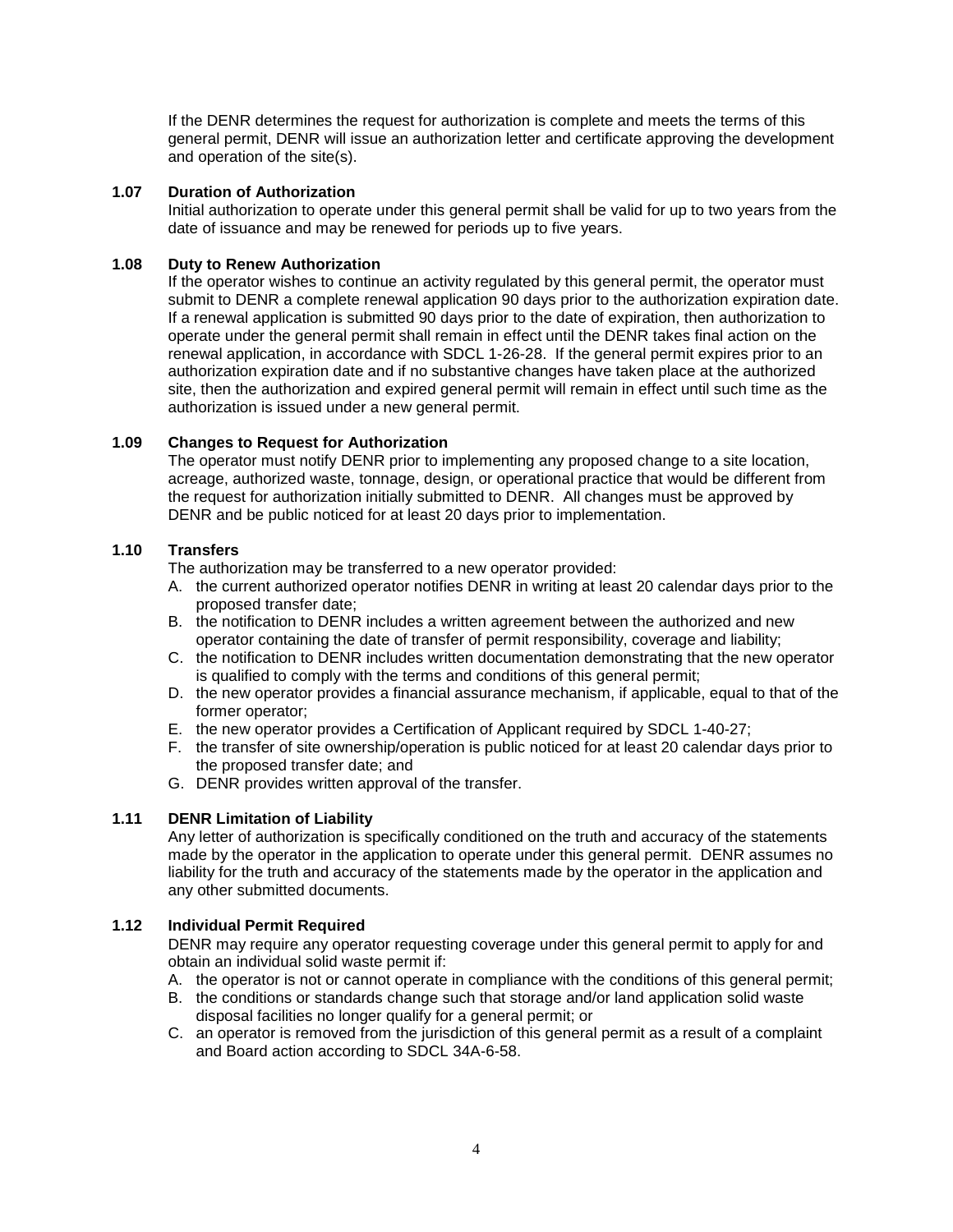When an individual permit is issued to an operator otherwise authorized under this general permit, the applicability of this general permit to that operator is automatically terminated upon the effective date of the individual permit.

# **1.13 Individual Permit Requested**

Any operator authorized under this general permit may request to be excluded from the authorization by applying for an individual solid waste permit.

## **1.14 Duty to Comply – Penalties for Violations**

The operator shall construct, operate and maintain the storage and/or land application dairy processing by-product disposal site(s) in accordance with SDCL 34A-6, ARSD 74:27, and the conditions of this general permit. If the provisions of the laws, rules, or any conditions of this general permit are violated, DENR may take action to suspend or revoke a general permit authorization as provided for by SDCL 34A-6-1.21; may assess a civil penalty pursuant to SDCL 34A-6-1.4 and 34A-6-1.31; or issue a notice of violation with penalties pursuant to SDCL 34A-6-1.22.

## **1.15 Stipulated Penalties**

In the event an authorized operator fails to comply with the provisions of this general permit, DENR reserves the right to develop and pursue an agreement with the operator for the assessment of stipulated penalties.

# **1.16 Related Laws, Regulations and Permits**

No provision of this general permit exempts the operator from the requirements of any local, state, or federal laws, regulations, or rules in existence or promulgated after this general permit or an authorization becomes effective. It is the responsibility of the operator to obtain any other required permits and licenses.

### **1.17 Duty to Provide Information**

The operator shall furnish DENR, within 10 business days, any information which DENR may request to determine compliance with this general permit.

# **1.18 Duty to Provide Access**

The owner/operator shall allow DENR during regular business hours:

- A. to inspect or access all storage and/or land application site(s) authorized under this general permit and identified in the request for authorization;
- B. to inspect any facilities, equipment, records, practices or operations regulated or required by this general permit; and
- C. to sample or monitor any substances for any parameter.

### **1.19 Emergency Procedures**

The operator must notify DENR, within one business day, of any emergency situation that arises at a storage and/or land application site.

### **1.20 Need to Halt or Reduce Activity not a Defense**

DENR will not consider that it would have been necessary to halt or reduce the permitted activity in order to maintain compliance with this general permit, when enforcing the conditions of this general permit.

### **1.21 Duty to Mitigate**

The operator shall take all reasonable steps to minimize or prevent any adverse effect on human health or the environment.

## **1.22 Responsibility and Liability of Owner or Operator**

In accordance with SDCL 34A-6-1.10, the owner or operator of a storage and/or land application site(s) authorized under this general permit is responsible in perpetuity for the dairy processing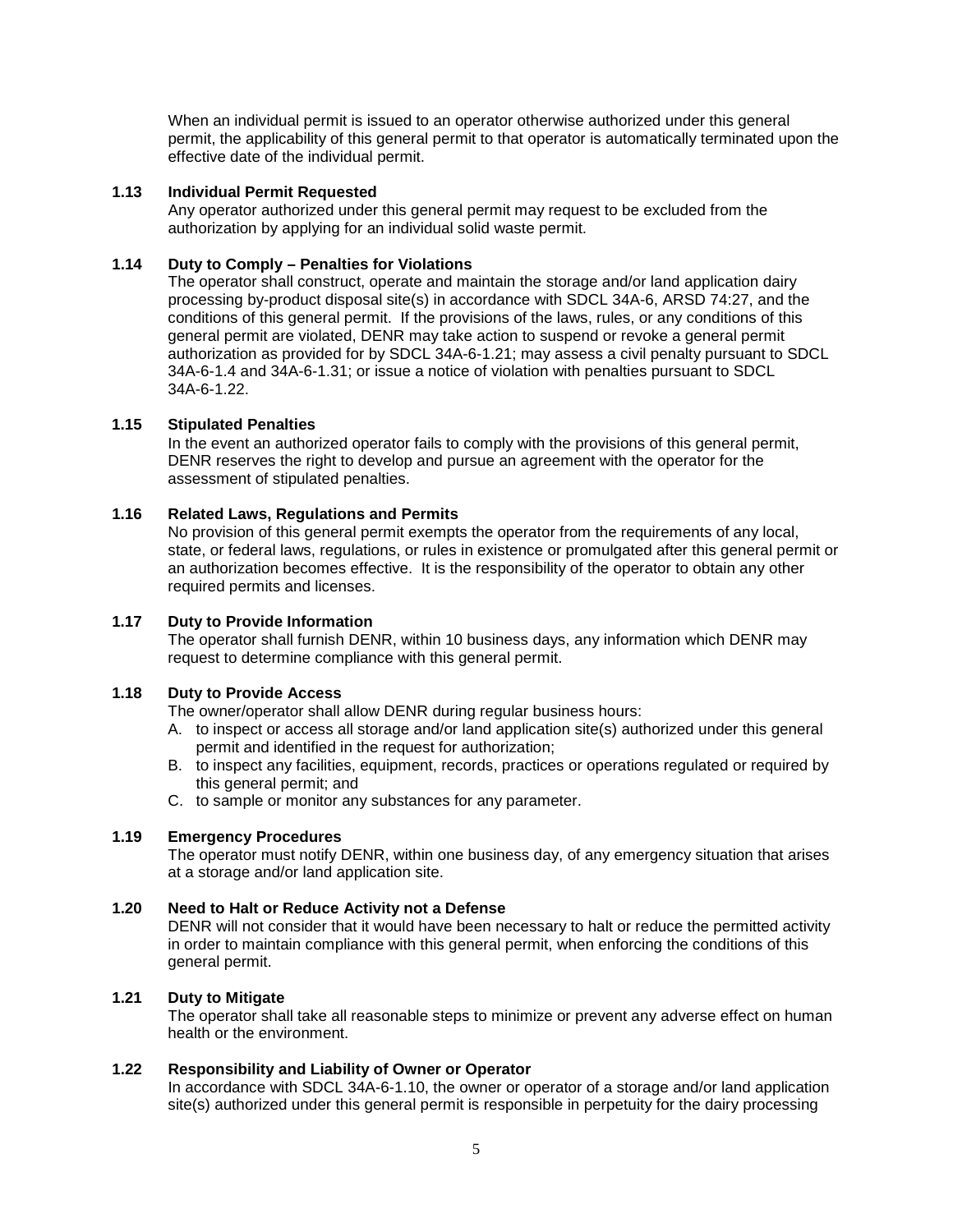by-products and liable in perpetuity for any pollution or other detrimental effect caused by the dairy processing by-products.

# **1.23 Administrative Changes Authorized**

DENR reserves the right to incorporate administrative changes and/or modifications to this general permit. Administrative changes are authorized for the purposes of changing or correcting:

- A. typographical errors;
- B. regulatory references;
- C. titles of organizations or regulatory agencies; or
- D. similar items that do not substantially change the requirements of this general permit.

# **1.24 Landowner(s) Signature Requirement**

All landowners receiving dairy processing by-products for temporary storage and/or land application must sign the solid waste permit application (Section 4.0) before authorization can be issued to the operator.

# **2.0 LOCATION AND DESIGN REQUIREMENTS**

# **2.01 Facility Siting**

The operator **shall not** locate any storage site(s) or land apply any dairy processing by-products:

- A. within 1,000 feet of an occupied dwelling, unless the owner(s) provides written permission;
- B. within 200 feet of surface water, including wetlands, as defined by ARSD 74:51:01:01;
- C. within 50 feet of any natural or manmade drainage;
- D. within 1,000 feet of any private or public well that supplies drinking water for human consumption;
- E. within 200 feet of a property boundary, unless the adjacent property owner(s) provides written permission;
- F. where the depth to an aquifer, as defined by ARSD 74:54:02:01, is less than 10 feet;
- G. within 100 feet of a quarry or gravel pit;
- H. within a wetland as defined by ARSD 74:27:07:01;
- I. within a 100-year floodplain; or
- J. on land that has an average slope greater than six percent.

Occupied dwelling exemption: Any occupied dwelling constructed less than 1,000 feet from a storage and/or land application site after an initial general permit authorization has been granted will not be grounds to prevent future authorization renewals under this general permit.

# **2.02 Surface Water Control**

The operator shall construct and maintain soil berms or diversion structures around storage areas to divert run-on and contain runoff from a 25-year, 24-hour storm event. The berms or structures shall be adequately constructed to prevent leakage.

# **2.03 Access Controls**

The operator of any storage and/or land application site(s) open to the public shall:

- A. control access to the site(s) through the use of fences, gates, locks, or other similar controls; and
- B. post a sign or signs at the entrance to the site(s) stating the operator's name, phone number, type of facility, hours of operation, and wastes accepted for disposal.

The operator of any storage and/or land application site(s) not open to the public shall:

- A. control access to the site(s) through the use of fences, gates, or other similar controls; and
- B. post a sign or signs at the entrance to the site(s) stating "No Dumping Allowed."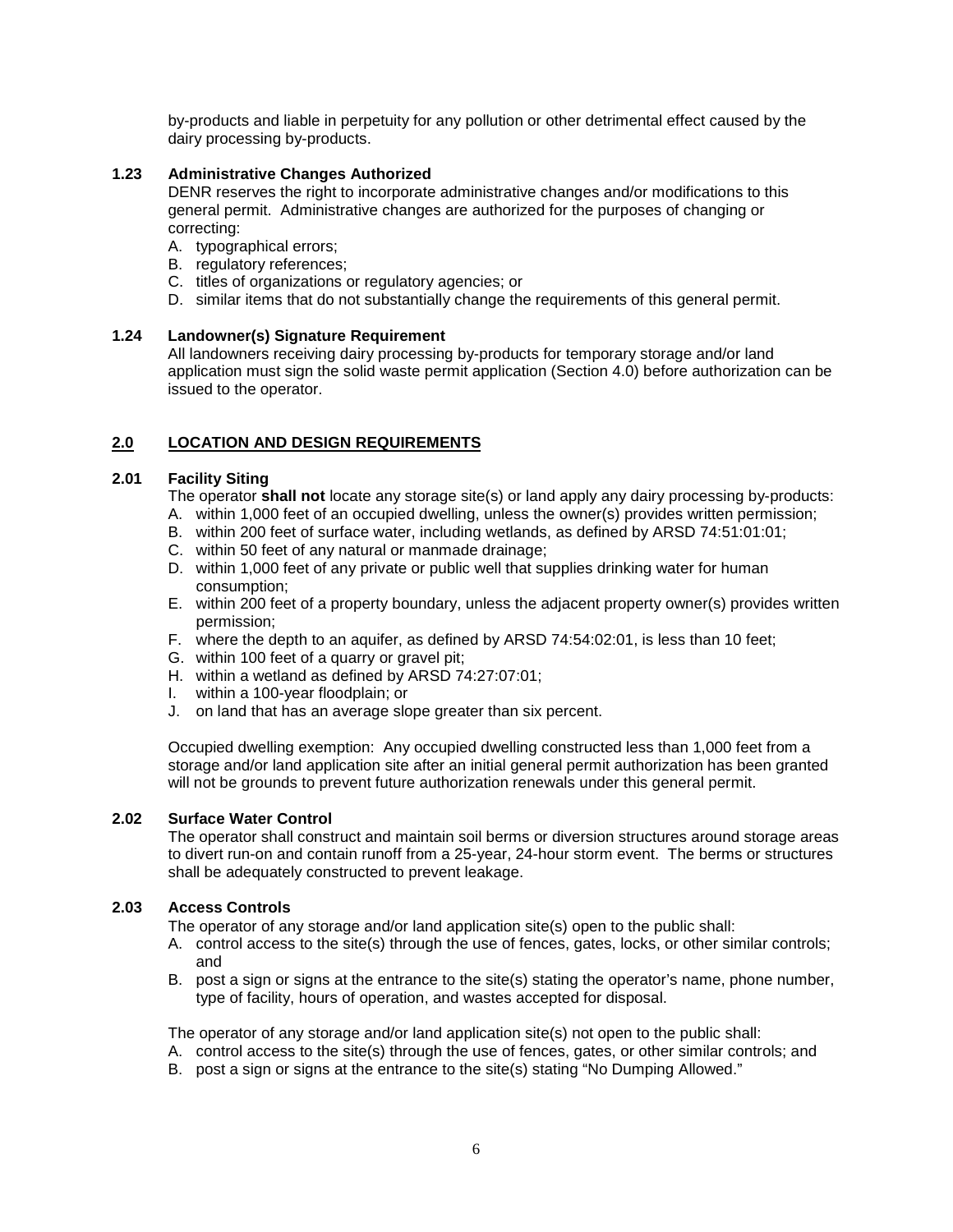### **2.04 Plans and Specifications**

DENR reserves the right to require the submittal of engineering plans and specifications (P&S) prior to the construction of a storage pond, storage tank, or similar storage structure. The need for a P&S submittal will be determined based upon factors such as the proposed storage alternative, type of by-product being stored, volume of by-product being stored, and environmental setting. If required, P&S must be signed and sealed by a professional engineer licensed by the state of South Dakota. If required, P&S must be reviewed and approved in writing by DENR prior to construction.

# **3.0 OPERATIONAL REQUIREMENTS**

## **3.01 Nutrient Management Plan & Waste Handling Requirements**

The application for authorization under this general permit requires the operator to develop a nutrient management plan (NMP) for the land application of dairy processing by-products. The NMP shall consider such things as: nutrient value of the waste, waste volumes, all waste characteristics, storage requirements, site (soil) characteristics, loading rates, maximum volume criteria, application methods, land use (crop or vegetative growth), nutrient uptake, soil monitoring, and wintertime operation. At a minimum, waste characterization shall include:

- total nitrogen compounds (total kjeldahl nitrogen and nitrates)
- phosphorous
- sodium
- chlorides

The NMP shall be developed by a qualified soil scientist, County Extension Agent, or consultant. The operator shall comply with all recommendations and requirements outlined in the NMP which must be approved by DENR prior to receiving authorization under this general permit. The approved NMP is considered part of this general permit by reference. The operator shall review the NMP annually, and update it when significant operational changes occur or when monitoring dictates the need for change. Changes or updates to the NMP may not require an amendment or renewal of the general permit authorization. Changes or updates to the NMP must be approved by DENR in writing before the changes are implemented.

Note: The DENR has previously issued a General Water Pollution Control Permit for Concentrated Animal Feeding Operations. This permit contains guidance for the development of a NMP. If applicable, the operator is encouraged to utilize the NMP guidance in this general permit.

### **3.02 Authorized Waste(s)**

The operator is authorized to store and/or land apply only those dairy processing by-products specifically identified in the request for authorization and NMP.

# **3.03 Alteration of Soil Structure**

The operator shall not alter the characteristics or structure of the soil to the extent that crops or soil structure are adversely affected by the volume or characteristics of dairy processing byproducts applied to the land application site(s).

### **3.04 Runoff and Pollution Prevention**

The operator shall immediately cease land application if runoff from a site occurs. The operator shall store and/or land apply dairy processing by-products in a manner that prevents pollution of surface or ground water. In addition, land application methods utilizing injection or incorporation are recommended.

### **3.05 Ponding**

The operator shall apply dairy processing by-products in such a manner as to prevent ponding.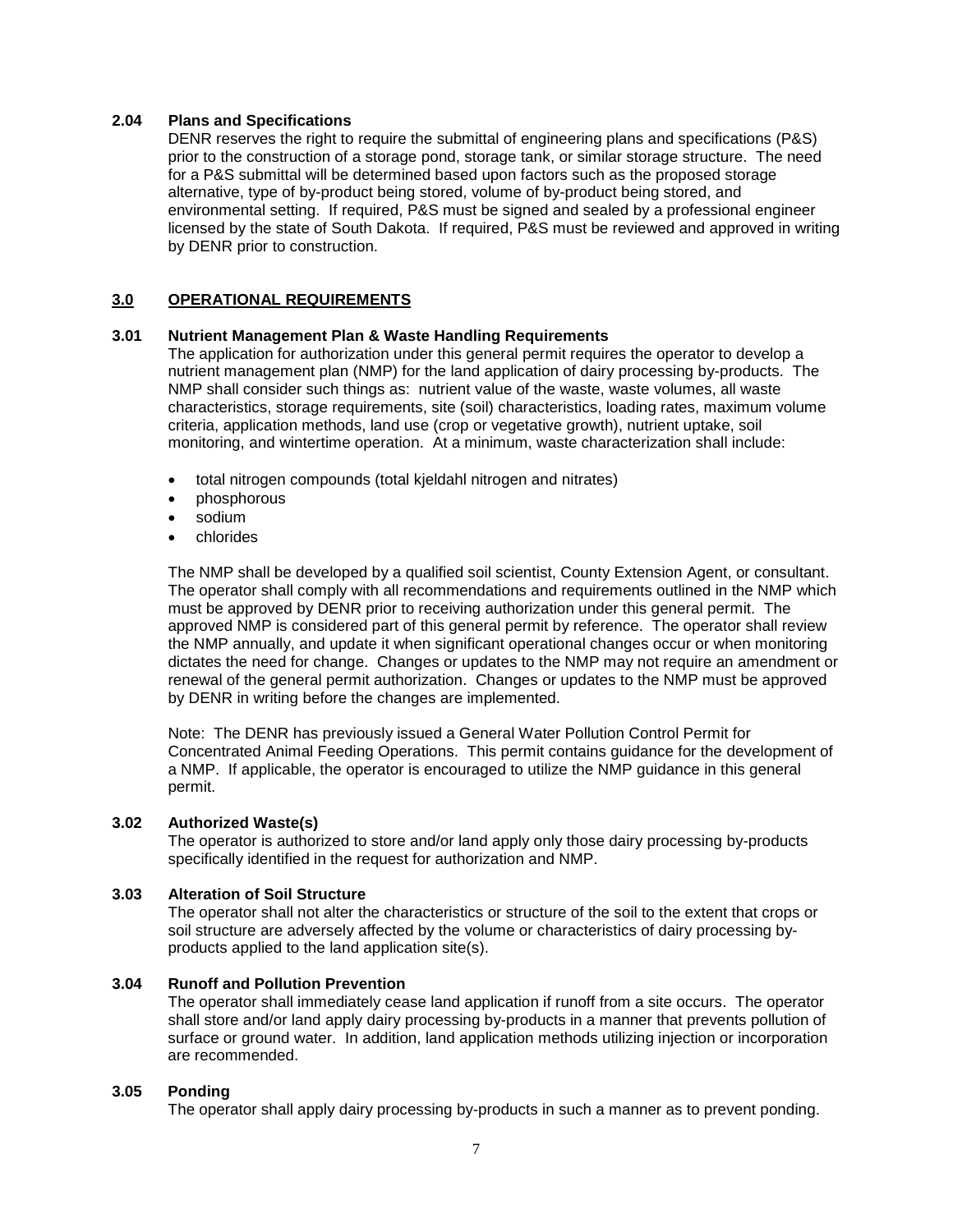### **3.06 Spray Control**

The operator shall not allow drifting of dairy processing by-products spray onto neighboring properties when land applying with high pressure spray guns.

### **3.07 Storage**

The operator may temporarily store dairy processing by-products if normal operating procedures, ground conditions or weather conditions prevent immediate land application of the by-product. Storage of the by-product shall meet the requirements of Section 2.0 of this general permit.

# **3.08 Vector Control**

The operator shall prevent or control populations of disease vectors at the storage and/or land application site(s) by using techniques appropriate for the protection of human health and for preventing degradation of the environment.

## **3.09 Routine Inspection Requirements**

The operator shall inspect the storage and/or land application site(s) at least monthly to prevent and/or detect the disposal of unauthorized wastes, and shall promptly remove and dispose of any unauthorized waste at a properly permitted facility. The operator shall also monitor the storage of by-products to ensure that adequate run-on and runoff controls are maintained and that no release occurs.

# **4.0 RECORDKEEPING AND REPORTING REQUIREMENTS**

# **4.01 Required Records**

The operator shall maintain all records and information required by this general permit. At a minimum, the records shall include:

- A. copies of the request for authorization, letter of authorization from DENR, this general permit, and any other permits or licenses required by local, state, or federal laws, rules, and regulations:
- B. a copy of the DENR approved NMP and all records required by the plan. This may include, but is not limited to: waste volume tracking, waste testing and characterization, soil monitoring, loading rate calculations and monitoring, land use (acreage) tracking, and dates of land application;
- C. results of the monthly inspections required by condition 3.09 of this general permit;
- D. records of complaints received including the name, address, and phone number of the complainant, if known, the date of the complaint, and corrective actions taken;
- E. records of emergency conditions at the storage or land application sites and the operator's response to any emergency condition; and
- F. records of employee training.

# **4.02 Maintenance of Records**

The operator shall maintain all required records and data required by the terms and conditions of this general permit for a period of three years from the date the records were generated.

# **5.0 CLOSURE REQUIREMENTS**

### **5.01 Notification Requirement**

The operator shall notify DENR of the intent to discontinue use of a storage and/or land application site at least 90 days prior to closure.

### **5.02 Dairy Processing By-Products Removal**

Any dairy processing by-products remaining in storage or not land applied must be removed from the site and disposed or land applied at a solid waste facility permitted to accept such waste. If applicable, soil berms surrounding storage sites or storage ponds must be leveled and reseeded.